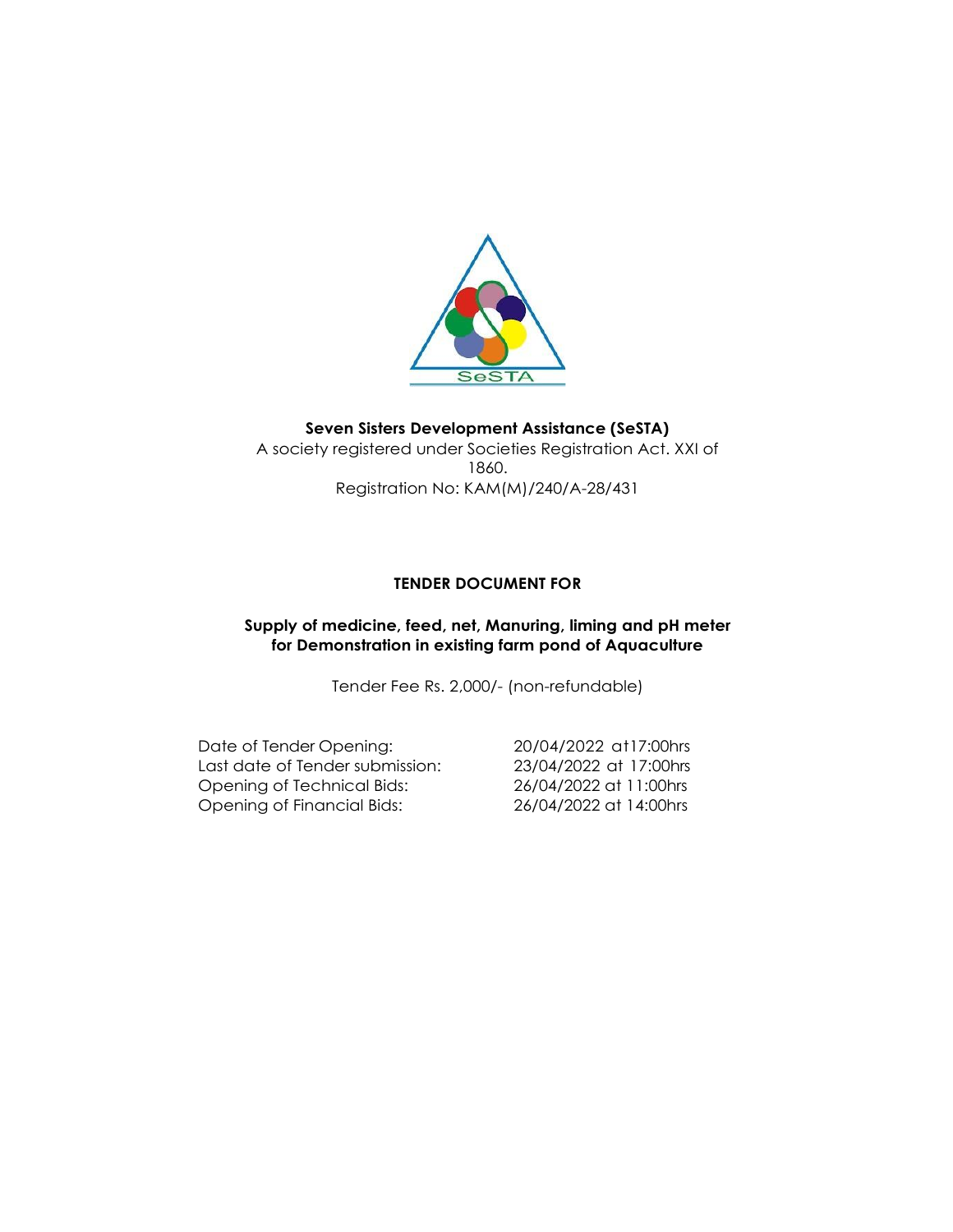**Seven Sisters Development Assistance (SeSTA)** is a culmination of efforts to initiate development work to empower communities in remote rural areas of NE India. Registeredintheyear2011, under Societies Registration Act (SRA), 1860, SeSTA was conceived to put systematic effort for socio-economic development of NE by building capabilities of poor communities, promoting and strengthening their institutions to facilitate them out of poverty and meaningfully participate in the global economy.

SeSTA collectivizes women to form Self Help Groups (SHGs), builds their capabilities and strengthens livelihood systems to alleviate mass poverty in far flung villages of Northeast India. Scientific agriculture interventions in food crop and vegetable crops, Natural Resources Management and supporting the intensification and diversification of other livelihoods portfolio like goat rearing, piggery, fisheries, mushroom cultivation, access to clean energy, work on gender justice and governancehashelpedeconomicallyandsociallyempowercommunitiesinthese villages.

Seven Sisters Development Assistance (SeSTA) invites for e-tender for supplying Nursery sapling, Feed and medicine for supporting farmers. The e- bidding documents should be sent through designated email id of SeSTA on or before the stipulated date and time. The technical bid and the financial bid must be in separate folders with name "**Technical Bid - (name of suppliers)**" and "**Financial Bid - (name of suppliers)**" and both folders must be placed in third folders – with name **"Tender Document – (name of suppliers)".** The email is to be addressed to: The Executive Director/Programme Director with subject, "**Tender documents for supply of following items**".

The tender documents to be sent in the email id[:sestaho@sesta.orgl](mailto:sestaho@sesta.org)atest by 17:00 hrs 23/04/2022.

The bids will be opened on 26th April, 2022 at 11:00 AM, at SeSTA Bongaigaon Office, Ward No. 3, Bageshwaripara, Bongaigaon, Pin – 783380, Assam. The terms and conditions are as follows:

Any queries related to this tender may be addressed only through email to [sestaho@sesta.org](mailto:sestaho@sesta.org)

### **Terms & Conditions:**

- **1.** The tenderer/bidder may be a sole proprietorship, proprietary firm, Partnership firm, Limited Company, Corporate body legally constituted. **(Copy of registration of firm to be attached).**
- 2. The Bidder must have a **minimum average financial turnover** of Rs. 10 lakhs in past 2 financial years.
- 3. Applicant should not have been blacklisted by the Depts./Ministries of the Govt.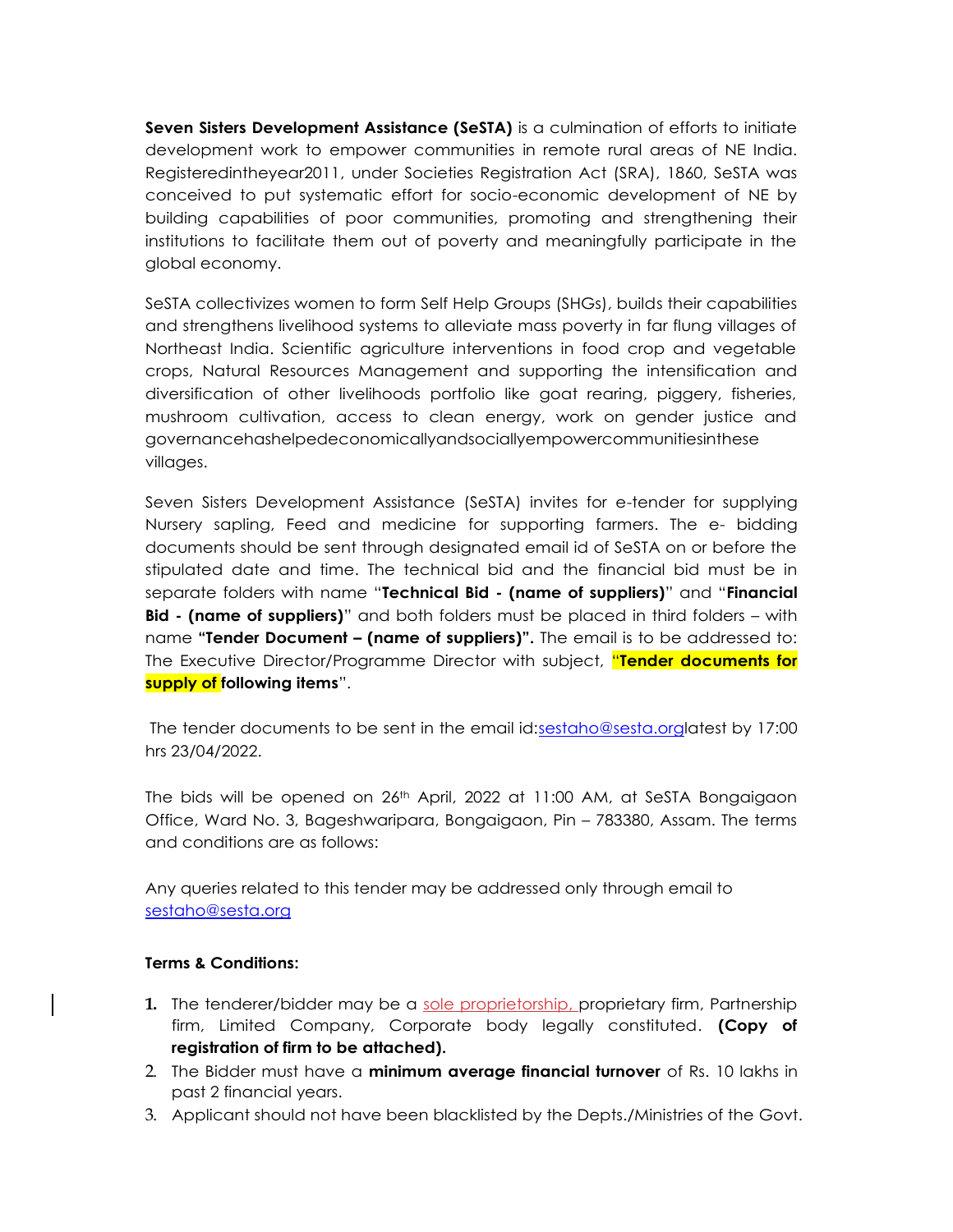of India/State Govt. /PSUs **(A self-declaration has to be submitted).**

4. Interested bidders who wish to participate in the tender shall pay Rs. 2,000/ (Rupees Two Thousand only) non-refundable as Tender Fee in the form of electronic transfer to the bank account as given below:

| <b>Account Name:</b> | <b>SESTA - MAIN</b>                                   |
|----------------------|-------------------------------------------------------|
| <b>Account No:</b>   | 1501104000033868                                      |
| <b>IFSC Code:</b>    | <b>IBKL0001501</b>                                    |
| <b>MICR Code:</b>    | 783259002                                             |
|                      | Bank Name and Branch: IDBI Bank and Bongaigaon Branch |

- 5. The interested bidder shall pay 2% Earnest Money Deposit (EMD) of the total value i.e. **Rs 16,680/-(**Rupees Sixteen thousands six hundred and eighty only).
- 6. The EMD of the unsuccessful bidders will be discharged/ returned at the earliest after completion of the tender process. The successful bidder's EMD will be discharged upon the bidder's completion of the work as per the contract bid and terms submitted to SeSTA and also as per SeSTA's satisfactory. The EMD may be forfeited:
	- a. If the bidder withdraws his/her bid during the period of bid validity specified by the bidder in the Bidform;
	- b. In the case of successful bidder, if the bidder fails to sign the contract; or refuses to honour his/her own quoted price for any of the items or part thereof.
	- c. In both the above cases bidder will not be eligible to participate in the tender for one year from the date of issue of Letter of intent.
- 7. The receipt of Tender Fees and EMD is to be placed in a different folder with name "Deposit Receipt" and placed inside the **Tender Document folders** along with financial bid and technical bid.
- 8. The tenderer /bidder should submit duly filled check list of technical bids **(Annexure 1**) along with supporting documents and catalogues of Sapling, Feed and Medicine quoted in the folder of technical bid.
- 9. One supplier may quote for one or more than one implement(s)/Input and accordingly S/he should submit technical and financial bids and the EMD separately for each implement(s)/Input. All the folders should be put in a single folder.
- 10. The Bidder's name stated on the proposal shall be the exact legal name of the firm.
- 11. The tender should be submitted in accordance with the instructions and conditions and any tender not conforming thereto is liable to be rejected. The instruction shall form the part of the tender and contact. The tender shall be complete with all documents.
- 12. The financial bids of those bidders will be considered who qualify under technical bid. The financial bids of successful bidders will be opened on 26<sup>th</sup> March, 2022 at the same address as opening of technical bids.
- 13. The prices quoted must be inclusive of all taxes, loading & unloading, transport insurance (wherever applicable) and transportation charges to deliver the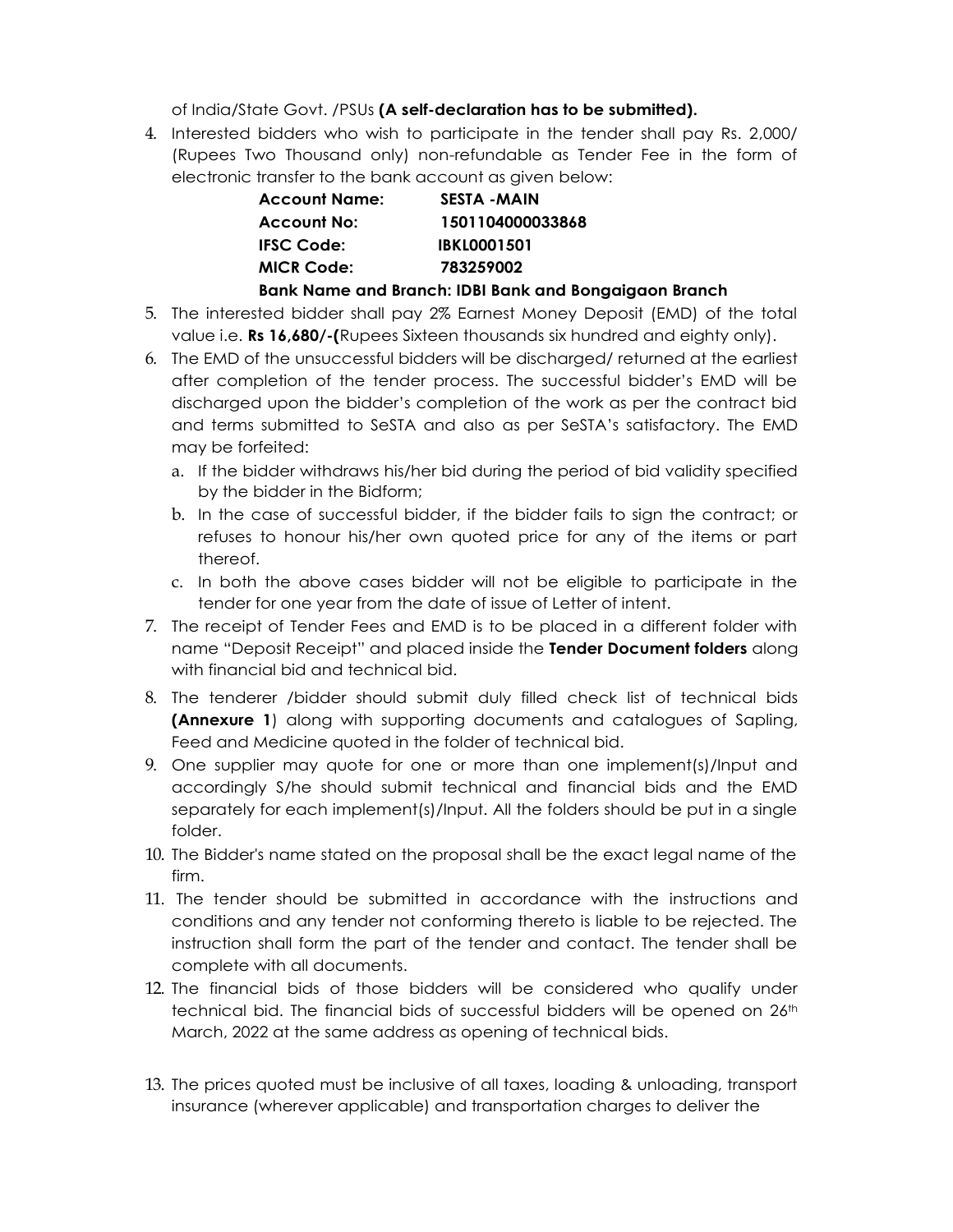Materials at different location/Operation office of SeSTA. Address where delivery is to be done along with quantity is attached in **Annexure 3.** The applicable rates of GST and amount should be clearly mentioned in the financial bids.

- 14. The Specifications of the seed **Annexure 2**.
- 15. Submitted quotations should be valid for at least 30days.
- 16. The vendor should supply seed within 30 days of placing the purchase order.
- 17. Vendors should attach the relevant brochure/leaflet for the seeds/options quoted.
- 18. Vendors should attach users list with their contact details including address, email id and phone number.
- 19. Late/delayed tenders received due to any reason, whatsoever, will not be accepted under any circumstances.
- 20. The Bidder shall bear all costs associated with the preparation and submission of its Bid. Seven Sisters Development Assistance (SeSTA) shall, in no case, be responsible or liable for these costs, regard less of the conduct or the outcome of the Bidding process.
- 21. The tenderer should sign at each page of the technical and financial bid documents and all its annexures. No page should be removed/detached from the tender document.
- 22. In case two or more agencies are found to have quoted the same rates, the competent authority, Seven Sisters Development Assistance (SeSTA) shall decide about the agency to which the offer shall be granted based on the past credentials/report on the past performance of the firm, and length of experience etc. The decision of the competent authority, Seven Sisters Development Assistance (SeSTA) shall be final and binding, and no communication in this regard will be entertained. 60% Payment in advance on acceptance of Purchase order and 35% will be released after delivery of the implements in good condition.
- 23. Remaining 5% payment will be released after satisfying all the conditions as per the tender terms and condition, satisfactory functioning of the implements/equipment supplied and after furnishing of Guarantee/Warranty documents and performance security.
- 24. Seven Sisters Development Assistance reserve the rights to cancel the tender process, without giving any reasons.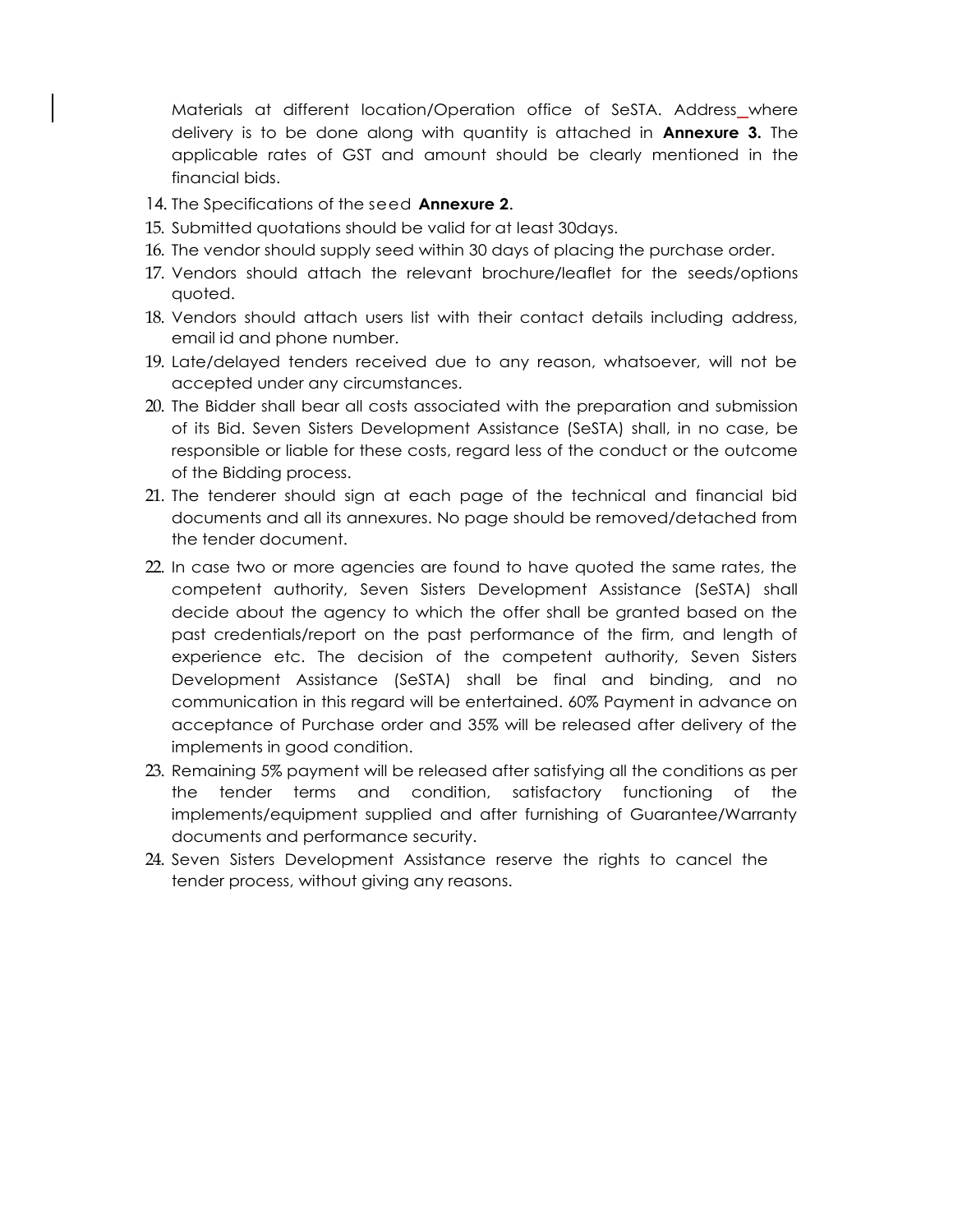## **Annexure 1**

### **Format for technical bid of the tender**

## **Tender submitted for Supply of vegetable Seeds**

| SI. No. | Description of requirement                                               | Enclosed | Enclosure |  |  |  |  |  |
|---------|--------------------------------------------------------------------------|----------|-----------|--|--|--|--|--|
|         |                                                                          |          | No.       |  |  |  |  |  |
| 1.      | Whether the firm is registered with proprietary firm,                    | Yes/No   |           |  |  |  |  |  |
|         | Partnership firm, Limited Company, Corporate body legally                |          |           |  |  |  |  |  |
|         | constituted engaged in sales and supply of agricultural                  |          |           |  |  |  |  |  |
|         | implements/equipment and inputs                                          |          |           |  |  |  |  |  |
| 2.      | Declaration by the bidder that he /she has not been                      | Yes/No   |           |  |  |  |  |  |
|         | blacklisted by the Department / Ministries of the Govt.of                |          |           |  |  |  |  |  |
|         | India/State Govt./PSUs                                                   |          |           |  |  |  |  |  |
| 3.      | Copies of Balance Sheet and Income Tax Return for last                   | Yes/No   |           |  |  |  |  |  |
|         | 2 years duly certified by CA                                             |          |           |  |  |  |  |  |
| 4.      | Copy of Registration Certificate of the firm                             | Yes/No   |           |  |  |  |  |  |
| 5.      | Copy of PAN/TAN/GST issued by Income Tax Dept.                           | Yes/No   |           |  |  |  |  |  |
| 6.      | Partnership deed, if applicable                                          | Yes/No   |           |  |  |  |  |  |
| 7.      | of<br>organizations<br><b>Details</b><br>other<br>where<br>similar       | Yes/No   |           |  |  |  |  |  |
|         | machines/software's have been supplied(copy of work                      |          |           |  |  |  |  |  |
|         | orders to be attached)                                                   |          |           |  |  |  |  |  |
| 8.      | Receipt of electronic transfer of Rs 2,000/- as tender fee put in Yes/No |          |           |  |  |  |  |  |
|         | separate folder along with Technical Bid                                 |          |           |  |  |  |  |  |
| 9.      | Receipt of electronic transfer of Rs 16,680 as EMD put in                | Yes/No   |           |  |  |  |  |  |
|         | separate folder along with Technical Bid                                 |          |           |  |  |  |  |  |
| 10.     | Financial Bid proforma/quotation completed and put in a                  | Yes/No   |           |  |  |  |  |  |
|         | Separate folder.                                                         |          |           |  |  |  |  |  |

Declaration of the Tenderer: -

This is to certify that I/We before signing this tender have read and fully understood all the terms and conditions contained herein and undertake myself/ourselves to abide by them.

|        | (Signature of Tenderer with seal) Name: |
|--------|-----------------------------------------|
| Place: | -Seal:                                  |
| Date:  | OfficeAddress:                          |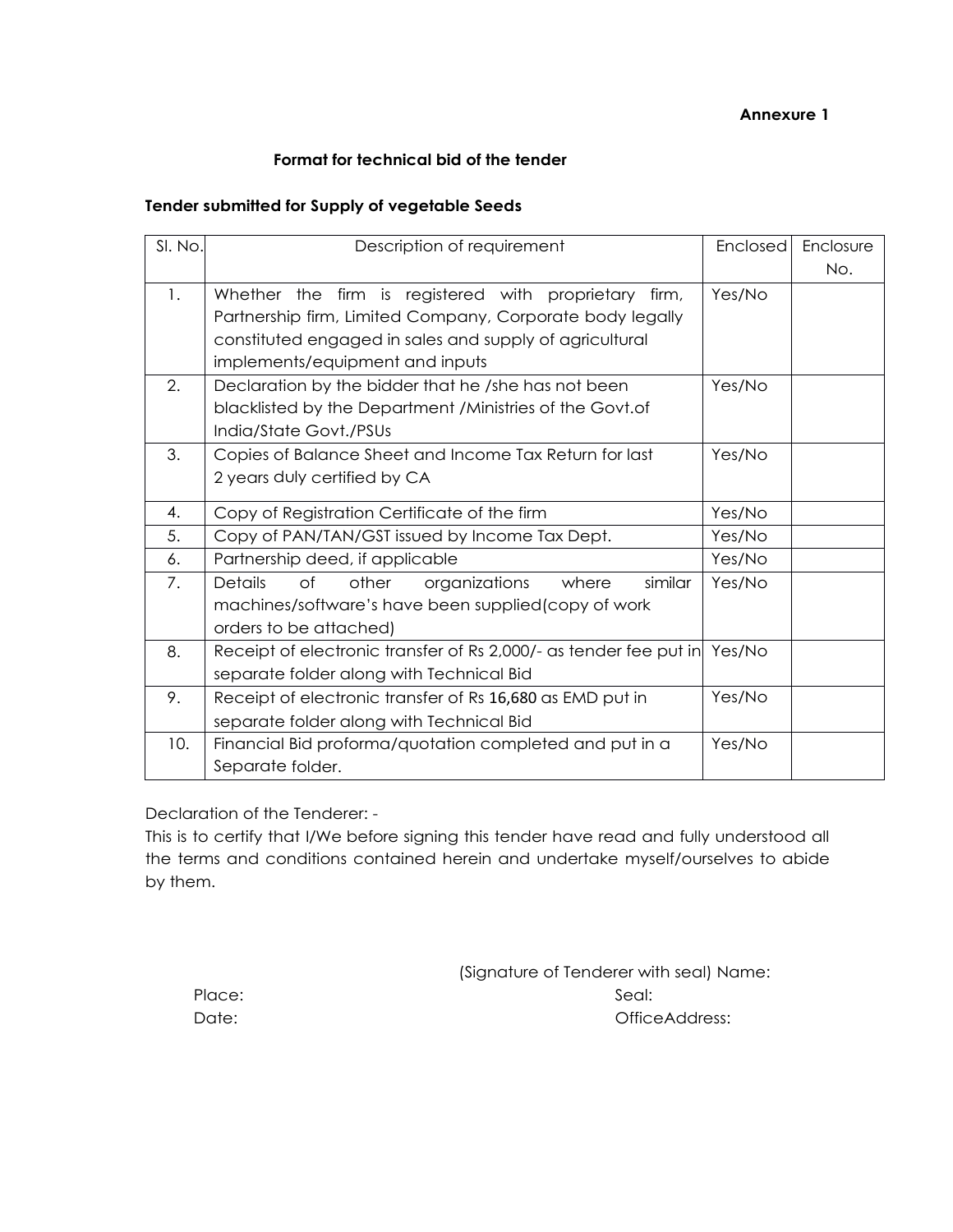#### **Annexure 2**

## **List of itemss required with quantity and Price**

| <b>Items</b>                                                    | Unit  | <b>Total</b><br>Packet/family | Quantity/<br>packet in<br>kg/L | <b>Rs/Packet</b> | <b>Total Packet</b><br>Required | Total<br>Tender<br>Value | Distribution<br>quantity/Block |
|-----------------------------------------------------------------|-------|-------------------------------|--------------------------------|------------------|---------------------------------|--------------------------|--------------------------------|
| <b>ABIS Pre-Starter</b><br>(32% protein, 4%<br>fat, size 1.5 mm | kg    | $\mathbf{1}$                  | 35                             | 2200             | 60                              | 132000                   | 15 Packet                      |
| ABIS Starter (32%<br>protein, 4% fat,<br>size-2mm)              | kg    | $\mathbf{1}$                  | 35                             | 2150             | 60                              | 129000                   | 15 Packet                      |
| ABIS Grower (30%<br>protein, 4% fat,<br>size-3mm)               | kg    | $\mathbf 1$                   | 35                             | 1940             | 60                              | 116400                   | 15 Packet                      |
| Sanisol/Ciphax not<br>C-Fax                                     | Liter | $\overline{2}$                | $\overline{2}$                 | 1700             | 120                             | 204000                   | 30 Liter                       |
| Lime (Solid)                                                    | kg    | 10                            | 9                              | 220              | 600                             | 132000                   | 60 packet                      |
| Fishing Net Happa (<br>$1m*2m$                                  | size  | $\mathbf 1$                   |                                | 1300             | 60                              | 78000                    | 15                             |
| pH test kit                                                     | no.   | $\mathbf 1$                   |                                | 710              | 60                              | 42600                    | 15                             |
| <b>Total Amount</b>                                             |       |                               |                                |                  |                                 | 8,34,000                 |                                |

\* Mention the varieties, company and other details like packaging date, expiry date, germination %, purity % and any other relevant details worth mentioning

\*\* Lowest rates will be preferred

\*\*\* The rates per item of seeds might vary from the given rates but total amount should not exceed the estimated total amount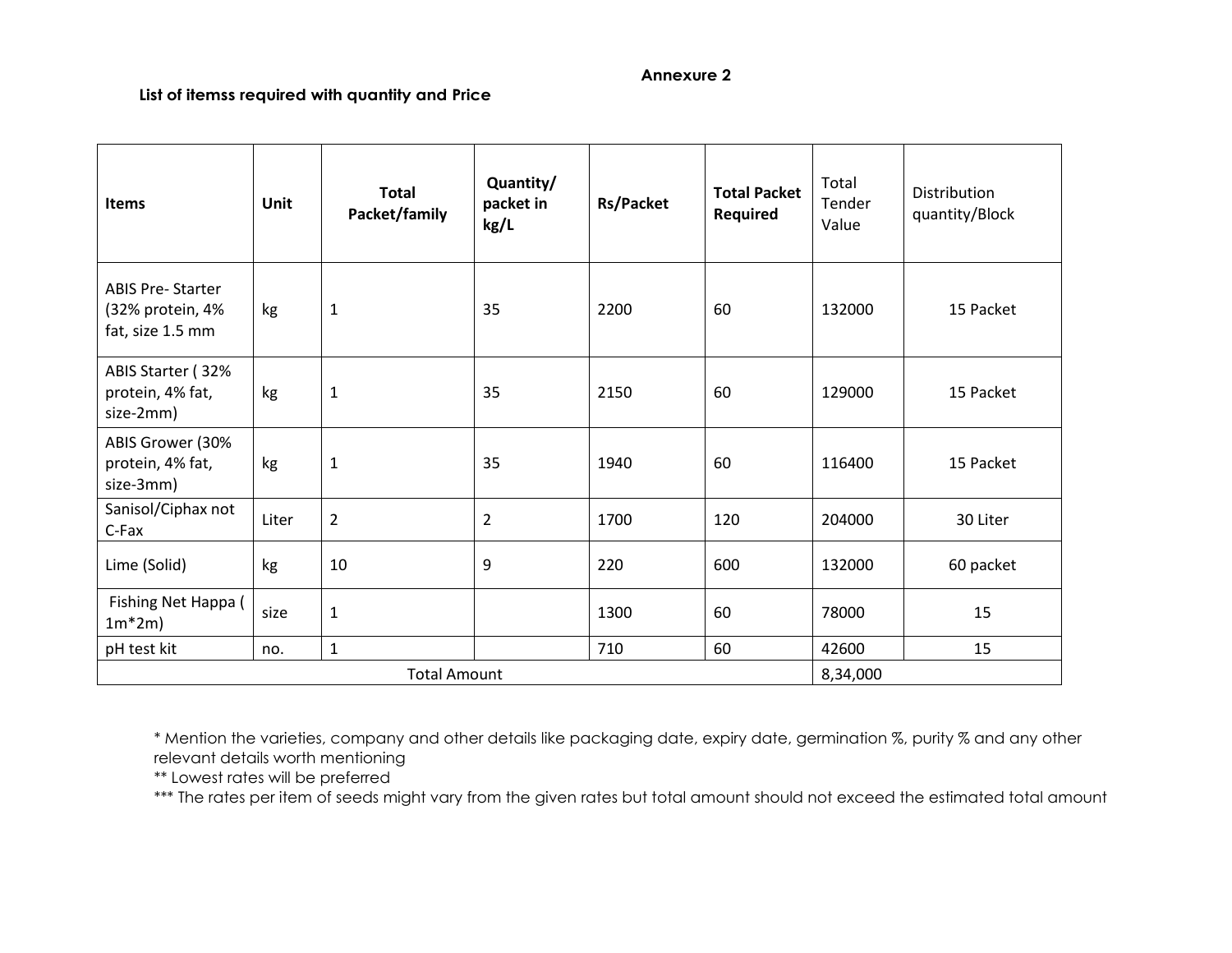# **Place of Delivery of the Materials along with quantity**

 $\mathbf{I}$ 

| <b>Address</b>                                                                                                                  | <b>Items</b>                                                           | <b>Unit</b> | <b>Total</b><br>Packet/family | Quantity/<br>packet in<br>kg/L | <b>Rs/Packet</b> | <b>Total</b><br><b>Packet</b><br>Required | Total<br>Tender<br>Value | <b>Distribution</b><br>quantity/Block |  |
|---------------------------------------------------------------------------------------------------------------------------------|------------------------------------------------------------------------|-------------|-------------------------------|--------------------------------|------------------|-------------------------------------------|--------------------------|---------------------------------------|--|
| SeSTA Mangaldai, Tengabari<br>Chapai Road, Ward No-3,<br>784125, Landmark- Bharat<br>Petrolium, Telipara Contact-<br>7002984644 | <b>ABIS Pre-</b><br>Starter (32%<br>protein, 4%<br>fat, size 1.5<br>mm | kg          | $\mathbf{1}$                  | 35                             | 2200             | 60                                        | 132000                   | 15 Packet                             |  |
| SeSTA Barkhetri near Khadi<br>Kendra Mukalmua, Nalbari-<br>781125, Landmark-Rice Mill<br>near Khadi, Contact-<br>9101757096     | ABIS Starter (<br>32% protein,<br>4% fat, size-<br>2mm)                | kg          | $\mathbf{1}$                  | 35                             | 2150             | 60                                        | 129000                   | 15 Packet                             |  |
| Manikpur, Near Central<br>Bank of India, Patiladoha,<br>Bongaigaon 783392,<br>Contact-9706724919                                | <b>ABIS Grower</b><br>(30% protein,<br>4% fat, size-<br>3mm)           | kg          | $\mathbf{1}$                  | 35                             | 1940             | 60                                        | 116400                   | 15 Packet                             |  |
|                                                                                                                                 | Sanisol/Ciphax<br>not C-Fax                                            | Liter       | $\overline{2}$                | $\overline{2}$                 | 1700             | 120                                       | 204000                   | 30 Liter                              |  |
| Pakabetbari, Vill: Kayakuchi,<br>Pakabetbari, Barpeta<br>781352, Contact-<br>6003721953                                         | Lime (Solid)                                                           | kg          | 10                            | 9                              | 220              | 600                                       | 132000                   | 60 packet                             |  |
|                                                                                                                                 | <b>Fishing Net</b><br>Happa (<br>$1m*2m$                               | size        | 1                             |                                | 1300             | 60                                        | 78000                    | 15                                    |  |
|                                                                                                                                 | pH test kit                                                            | no.         | $\mathbf{1}$                  |                                | 710              | 60                                        | 42600                    | 15                                    |  |
|                                                                                                                                 | <b>Total Amount</b>                                                    |             |                               |                                |                  |                                           |                          | 8,34,000                              |  |